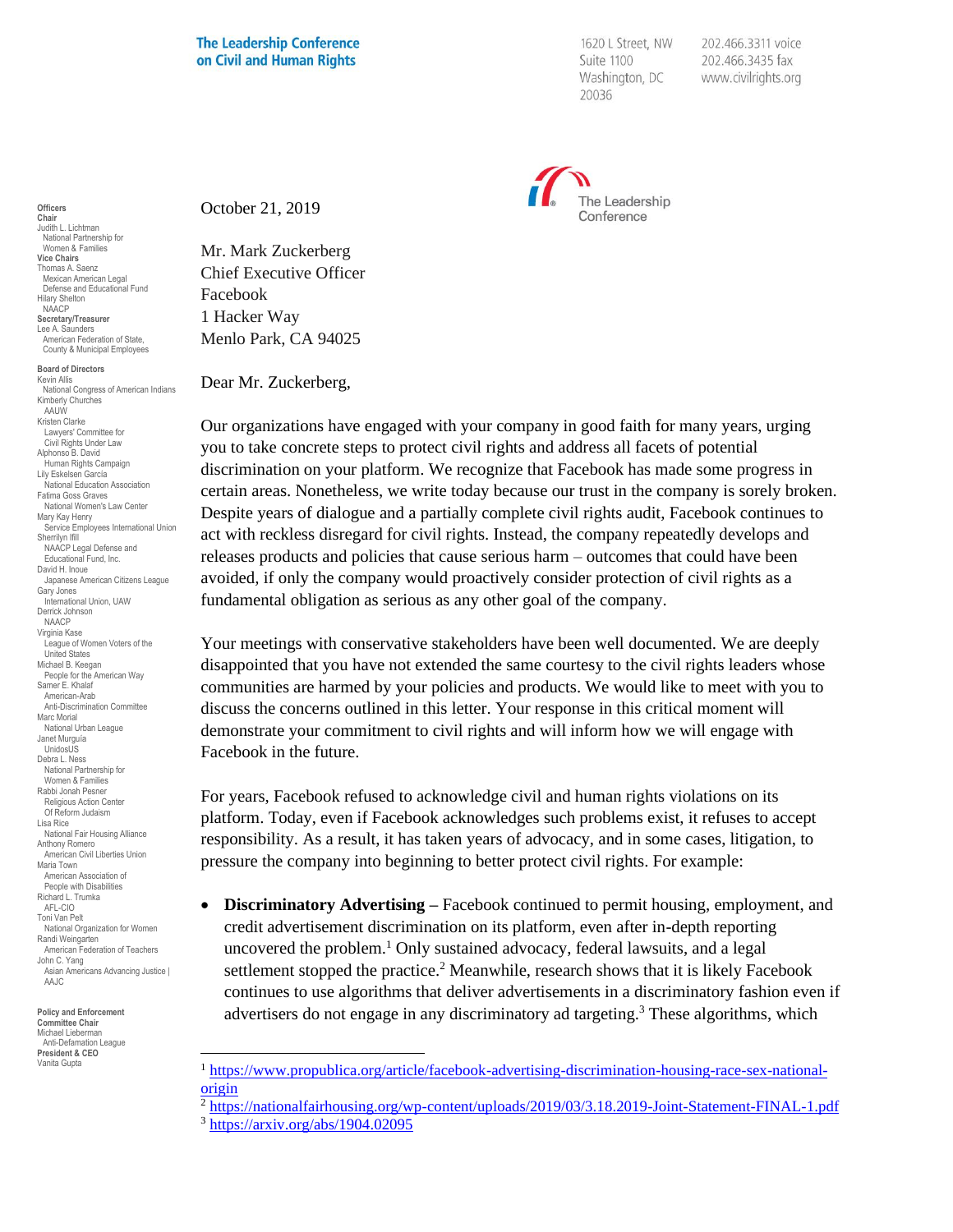October 21, 2019 Page 2 of 5



are not transparent, pose significant concerns for equal access to housing, credit, and employment.

- **White Nationalism/Supremacy** Civil rights advocates have had to invest considerable resources to persuade Facebook to make even the most modest changes to its content policy. Despite years of advocacy, Facebook has failed to stop white nationalists from using event pages to target, intimidate, or harass people based on their race, religion, or other parts of their identity. Furthermore, it took years of intense advocacy for Facebook to recognize that white nationalism and white separatism should be treated the same as white supremacy under Facebook's content policies. Even more shocking, recent policy changes only prevent *praise* of white nationalists or white supremacists, failing in any way to meaningfully address white nationalist or white supremacist content. Finally, transparency about enforcement of these policies is still woefully inadequate.
- **Voter and Census Suppression –** Facebook did not safeguard its platform against Russian interference in our elections, which exploited racial division and attempted to suppress voting by people of color.<sup>4</sup> Only after it was implicated in the 2016 election did your company begin to take steps to address foreign interference in American elections and census disinformation. And yet, sabotaging your own efforts, Facebook recently announced that it would automatically deem speech from politicians to be newsworthy, even when it violated the company's Community Standards; exempt politician-created content from its fact-checking program – permitting anyone running for office to post or purchase ads with falsehoods; and exempt content deemed to be "opinion" from its misinformation rules.<sup>5</sup> Politicians should not get a blank check to lie, incite, spread hate, or oppress groups of people. Politicians are historically responsible for perpetuating discrimination and erecting barriers to voter participation, while autocrats throughout history have relied on mass media to rise to power and subjugate minority communities.<sup>6</sup> That is why no responsible outlet would run an advertisement they knew to be false.<sup>7</sup> And although Facebook was well aware that civil rights experts were deeply concerned about the new policies because of their potential to give politicians' free rein to spread misinformation and racially divisive content for electoral gain, $\delta$  your company released the new rules, with little explanation about how they would be implemented and without even consulting civil rights experts.

While several positive changes have resulted from the civil rights audit that Facebook committed to in the spring of 2018, the audit was immediately tainted by the announcement of a companion conservative bias audit, falsely equating the seriousness of discrimination and bigotry on the platform with baseless

[11569875314?emci=63859a8d-f9e5-e911-b5e9-2818784d6d68&emdi=072a9142-66e9-e911-b5e9-](https://www.wsj.com/articles/facebook-to-create-fact-checking-exemptions-for-opinion-and-satire-11569875314?emci=63859a8d-f9e5-e911-b5e9-2818784d6d68&emdi=072a9142-66e9-e911-b5e9-2818784d6d68&ceid=6576465&shareToken=st42949223d1864006a80c4558c6c26d7c)

<sup>4</sup> [https://www.npr.org/2019/10/08/768319934/senate-report-russians-used-used-social-media-mostly-to-target-race](https://www.npr.org/2019/10/08/768319934/senate-report-russians-used-used-social-media-mostly-to-target-race-in-2016) $in-2016$ 

<sup>5</sup> [https://www.wsj.com/articles/facebook-to-create-fact-checking-exemptions-for-opinion-and-satire-](https://www.wsj.com/articles/facebook-to-create-fact-checking-exemptions-for-opinion-and-satire-11569875314?emci=63859a8d-f9e5-e911-b5e9-2818784d6d68&emdi=072a9142-66e9-e911-b5e9-2818784d6d68&ceid=6576465&shareToken=st42949223d1864006a80c4558c6c26d7c)

[<sup>2818784</sup>d6d68&ceid=6576465&shareToken=st42949223d1864006a80c4558c6c26d7c](https://www.wsj.com/articles/facebook-to-create-fact-checking-exemptions-for-opinion-and-satire-11569875314?emci=63859a8d-f9e5-e911-b5e9-2818784d6d68&emdi=072a9142-66e9-e911-b5e9-2818784d6d68&ceid=6576465&shareToken=st42949223d1864006a80c4558c6c26d7c)

<sup>6</sup> [https://www.washingtonpost.com/news/democracy-post/wp/2017/05/25/venezuelas-propaganda-state-is](https://www.washingtonpost.com/news/democracy-post/wp/2017/05/25/venezuelas-propaganda-state-is-collapsing-under-its-own-weight/)[collapsing-under-its-own-weight/](https://www.washingtonpost.com/news/democracy-post/wp/2017/05/25/venezuelas-propaganda-state-is-collapsing-under-its-own-weight/)

<sup>7</sup> [https://www.washingtonpost.com/arts-entertainment/2019/10/03/cnn-wont-run-two-trump-campaign-ads-citing](https://www.washingtonpost.com/arts-entertainment/2019/10/03/cnn-wont-run-two-trump-campaign-ads-citing-demonstrably-false-claims/)[demonstrably-false-claims/.](https://www.washingtonpost.com/arts-entertainment/2019/10/03/cnn-wont-run-two-trump-campaign-ads-citing-demonstrably-false-claims/)

<sup>8</sup> <https://www.politico.com/magazine/story/2019/10/11/facebook-threatening-elections-again-229844>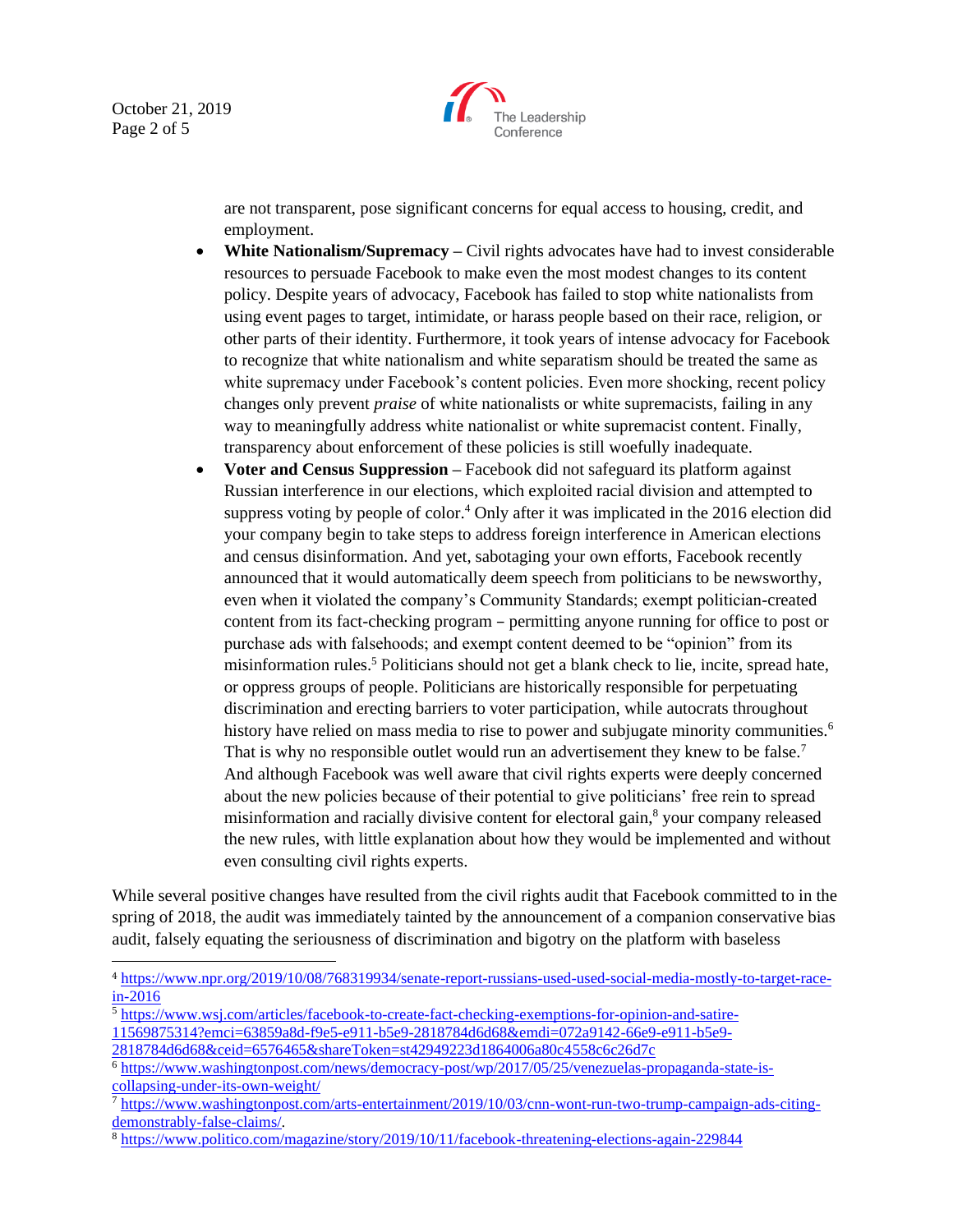October 21, 2019 Page 3 of 5



accusations regarding anti conservative bias. Facebook treated civil rights as a partisan issue, when, in fact, protecting rights should be a matter of values. Facebook continues to position itself as equally friendly to those who advocate for civil rights and to those whose political agenda is to undermine those very same rights.<sup>9</sup> Facebook has engaged in shady tactics to undermine its critics, foment anti-Semitism, and validate right-wing conspiracy theories.<sup>10</sup> In addition, the company has promoted anti-Muslim bigotry, recently livestreamed the slaughter of 50 Muslim worshippers at a mosque, and according to the UN, contributed to the genocide of the Rohingya.<sup>11</sup> Transparency, especially surrounding advertising and the use of personal data, continues to be a significant problem. <sup>12</sup>

With the latest policy changes and the significant loopholes for suppressive content they contain, Facebook is signaling it would rather coddle the powerful and privileged agents of voter and census suppression at the expense of our democracy. Thus, despite grand promises on many fronts, we are left with no guarantee that Facebook can prevent any new product or policy from threatening civil and human rights. Given the potential for large scale civil rights violations in the form of voter and census suppression and manipulation (and the hateful incitement these changes will enable), important first steps would be, at a minimum, to reinstate fact-checking for organic and paid content by politicians and to revise the newsworthiness policy to require quarantine, demotion, and labelling of content that violates Community Standards but has overriding public interest.

But to remedy these problems at a structural level, Facebook must:

- Eliminate the ability to discriminate unfairly in targeting for education, insurance, healthcare, and public accommodations advertisements; increase transparency for Facebook's ad delivery systems so that any discriminatory impacts can be identified and rectified; and preserve the ability for advertisers – especially employers – to engage in affirmative outreach to underrepresented communities, as required by federal law.
- Publicly name, hire, and staff an office of civil rights that will review and test all new products and policies. The office must be led by a C-Suite level officer responsible for, and with extensive expertise in, civil rights.
- Install an independent and permanent civil rights ombudsman office that reports directly to the Board of Directors.
- Diversify the Board of Directors and include candidates with civil rights expertise.
- Increase the data regularly released as part of Facebook's transparency report and significantly improve the ability of researchers to study the impact of Facebook's policies and products.

[https://d11gn0ip9m46ig.cloudfront.net/images/LCCR\\_COC\\_Letter\\_to\\_Facebook\\_11\\_28\\_18.pdf](https://d11gn0ip9m46ig.cloudfront.net/images/LCCR_COC_Letter_to_Facebook_11_28_18.pdf). <sup>10</sup> <https://www.nytimes.com/2018/11/29/technology/george-soros-facebook-sheryl-sandberg.html>

<sup>9</sup> For example, Facebook appointed former Senator Jon Kyl to lead the anti-conservative bias review and ignored his anti-civil rights record, the fact that he has made incendiary and discriminatory remarks against Muslims, and that he voted for a constitutional amendment to ban same sex marriage. See:

<sup>11</sup> [https://www.reuters.com/article/us-myanmar-rohingya-facebook/u-n-investigators-cite-facebook-role-in](https://www.reuters.com/article/us-myanmar-rohingya-facebook/u-n-investigators-cite-facebook-role-in-myanmar-crisis-idUSKCN1GO2PN)[myanmar-crisis-idUSKCN1GO2PN](https://www.reuters.com/article/us-myanmar-rohingya-facebook/u-n-investigators-cite-facebook-role-in-myanmar-crisis-idUSKCN1GO2PN)

<sup>&</sup>lt;sup>12</sup> [https://www.vice.com/en\\_us/article/qv7z7p/shady-political-ads-are-pouring-into-facebook-we-still-cant-track](https://www.vice.com/en_us/article/qv7z7p/shady-political-ads-are-pouring-into-facebook-we-still-cant-track-them)[them;](https://www.vice.com/en_us/article/qv7z7p/shady-political-ads-are-pouring-into-facebook-we-still-cant-track-them) [https://www.nytimes.com/2019/09/29/technology/facebook-disinformation.html.](https://www.nytimes.com/2019/09/29/technology/facebook-disinformation.html)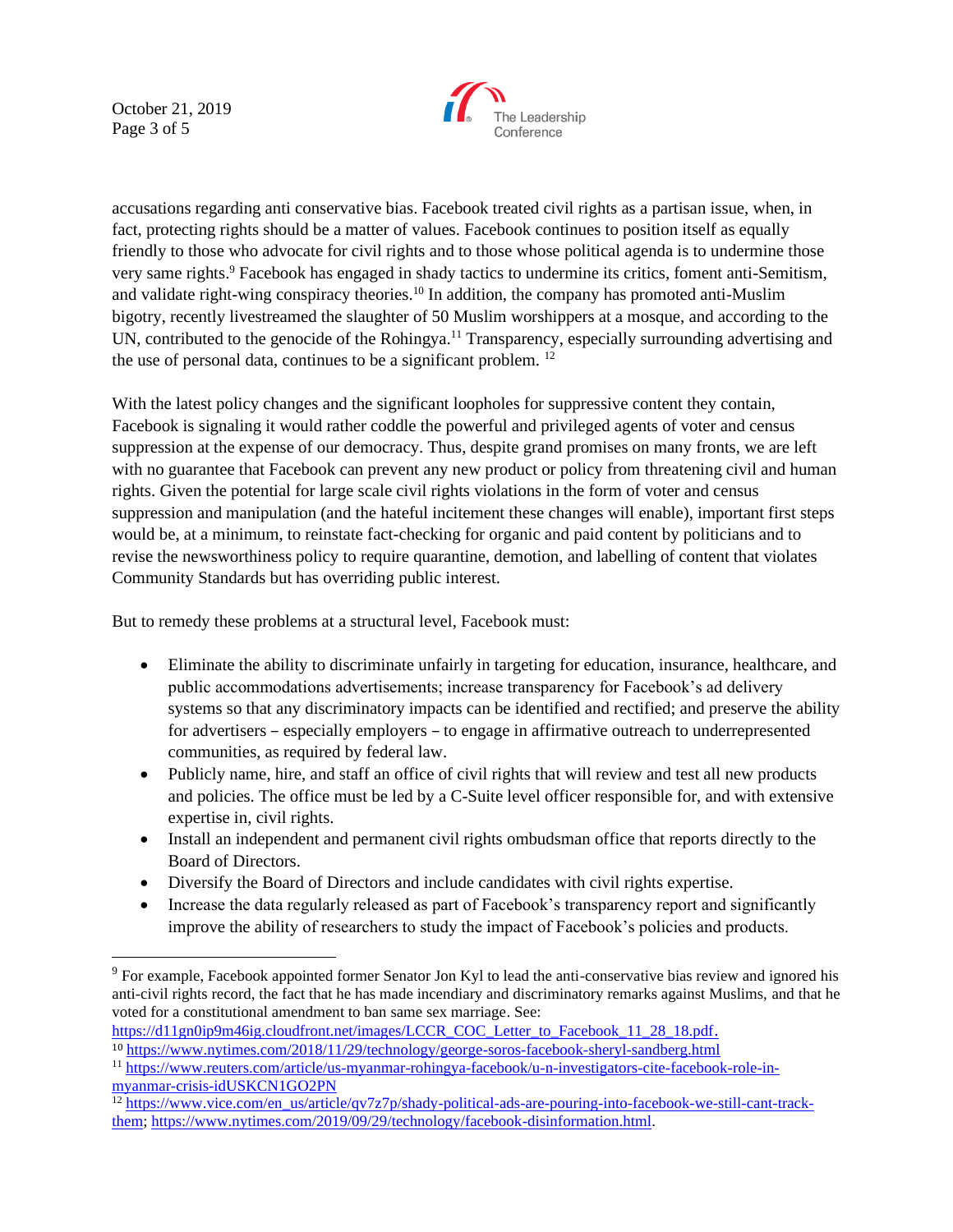October 21, 2019 Page 4 of 5



- Make a commitment that association with hate groups, white nationalist groups, and other movements organizing against the rights of vulnerable communities is disqualifying for all consultants and employees.
- Create a publicly accountable plan to address the fostering of hate, including white nationalism and white supremacy across all areas of Facebook (including in private groups), while ensuring no one is penalized by abuse of these policies through strong due process protections and transparency.
- Increase the diversity of employment in all jobs and track and insist on achievement of diversity goals at the highest levels of the company so that vulnerable communities are part of the creation and implementation of online products.

Finally, in order to avoid harming people in ways that could be avoided, we urge Facebook to thoroughly test new products and policies by consulting with civil rights experts and thoroughly vetting products and policies internally for civil rights injuries *before* they are released. Prevention of harm, not damage and after-the-fact repair, must be your goal. We urge you not to let reckless policies unravel the modest progress that your company has made. We look forward to your response to these pressing concerns.

## Sincerely,

The Leadership Conference on Civil and Human Rights 9to5, National Association of Working Women American Association of People with Disabilities American Federation of Teachers Americans for Financial Reform Education Fund Andrew Goodman Foundation Arab American Institute Asian Americans Advancing Justice | AAJC Asian Pacific American Labor Alliance Bend the Arc: Jewish Action Center for Popular Democracy Center on Privacy & Technology at Georgetown Law Clearinghouse on Women's Issues Coalition on Human Needs Color Of Change Common Cause Community Change/Action Demand Progress Education Fund Demos Feminist Majority Lawyers' Committee for Civil Rights Under Law MALDEF Media Mobilizing Project Muslim Advocates Muslim Public Affairs Council